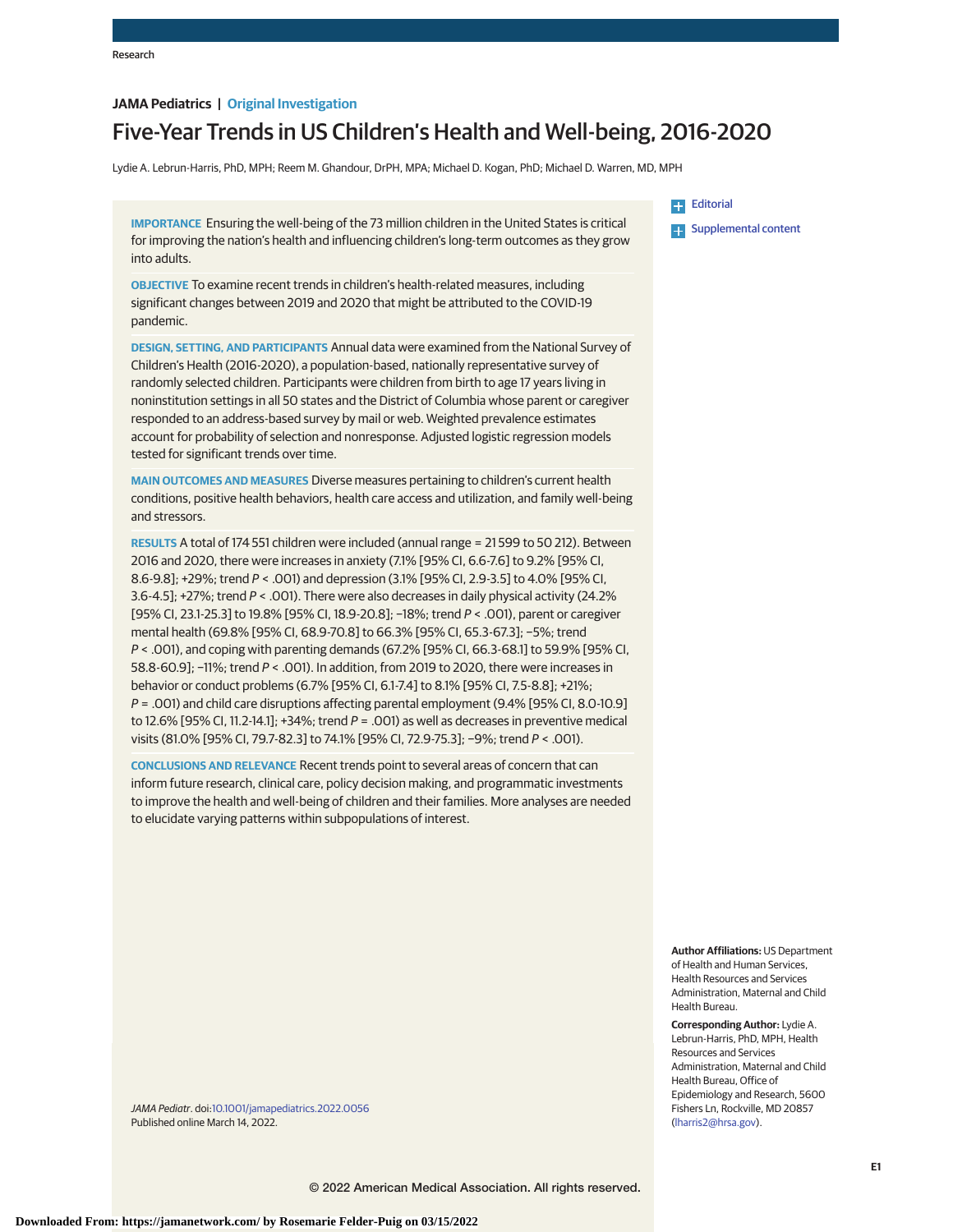n 2019, there were 73 million children aged 0 to 17 years<br>living in the United States, which is 22% of the population.<sup>1</sup><br>Improving the country's overall health status requires a fo-<br>cus on the well-being of children and t n 2019, there were 73 million children aged 0 to 17 years living in the United States, which is 22% of the population.<sup>1</sup> Improving the country's overall health status requires a focal period can have lifelong health effects. $2-4$  Although children are generally perceived to be healthy, significant proportions are affected by various health conditions, including an estimated 1 in 5 children who have special health care needs.<sup>5</sup> Recent studies have documented increasing rates of developmental disabilities, diabetes, and overweight and obesity.6-8Healthy People 2030, the federal initiative that tracks data-driven objectives to improve the nation's health, highlights several avenues to improve children's health and wellbeing: ensuring access to timely health care services, promoting positive health behaviors, and strengthening supportive family relationships.<sup>9</sup> An assessment of related measures and recent trends in children's health and health-related factors is needed to inform interventions and policy priorities. The COVID-19 pandemic has further underscored the need tomonitor children's health. In addition to the direct effects of the pandemic on pediatric populations (infection, hospitalization, and deaths),<sup>10</sup> the indirect effects have been pervasive, ranging from family economic hardships to reduced physical activity and increased screen time.<sup>11-15</sup>

The recent release of the 2020 National Survey of Children's Health (NSCH) offers an opportunity to examine 5-year trends in children's well-being, including an exploration of potential effects of the COVID-19 pandemic. The purpose of this study was to assess changes over time in several domains: children's health conditions, positive health behaviors, access to and utilization of health care services, and family well-being and stressors. We sought to answer (1) What are the recent trends across various children's health-related measures? (2) Were there significant changes between 2019 and 2020, which might be attributed to the COVID-19 pandemic?

### **Methods**

#### Data Source

Data came from the NSCH, a nationally representative survey of children from birth to age 17 years living in noninstitution settings in the 50 states and the District of Columbia. Data are collected annually between June or July and January from parents or other primary caregivers through web- or paperbased questionnaires. The NSCH is funded and directed by Maternal and Child Health Bureau of the Health Resources and Services Administration and fielded by the US Census Bureau.More information about the surveymethodology is available elsewhere.<sup>16-18</sup> The study used existing publicly available and deidentified data; therefore, it did not qualify as human subjects research and did not require institutional review board review.<sup>19</sup>

We analyzed data from the years 2016 through 2020. The 2020 NSCH was fielded from June 2020 to January 2021; data collection was not disrupted by the COVID-19 pandemic.<sup>18</sup> Overall response rates ranged from 37% to 43% depending on year. Response rates are adversely affected by the 40% to 50%

#### **Key Points**

**Question** What are the recent trends in children's health, including significant changes that might be attributed to the COVID-19 pandemic?

**Findings** Between 2016 and 2020, there were significant increases in children's diagnosed anxiety and depression, decreases in physical activity, and decreases in caregiver mental and emotional well-being and coping with parenting demands. After the onset of the pandemic specifically, there were significant year-over-year increases in children's diagnosed behavioral or conduct problems, decreases in preventive medical care visits, increases in unmet health care needs, and increases in the proportion of young children whose parents quit, declined, or changed jobs because of child care problems.

**Meaning** Study findings point to several areas of concern that can inform future research, clinical care, policy decision making, and programmatic investments to improve the health and well-being of children and their families.

of sampled addresses that cannot be confirmed as occupied households yet are included in the denominator for response rate calculations. Interview completion rates, which represent the proportion of confirmed, occupied households with children who completed the survey, ranged from 70% to 81%. The analytic sample included children aged birth to 17 years, with measures of interest further restricted to narrower age groups as developmentally or clinically appropriate. The combined NSCH sample size for 2016 to 2020 included 174 551 children (annual range: 21 599-50 212).

#### **Measures**

Guided by Healthy People 2030, we considered a diverse set of measures related to children's health. Specifically, we examined common health conditions, positive health behaviors, health care access and utilization, and family well-being and stressors (eTable 1 in the [Supplement\)](https://jamanetwork.com/journals/jama/fullarticle/10.1001/jamapediatrics.2022.0056?utm_campaign=articlePDF%26utm_medium=articlePDFlink%26utm_source=articlePDF%26utm_content=jamapediatrics.2022.0056). For children's health conditions,we examined 9 current health problems (asthma, headaches/migraines, anxiety problems, depression, behavioral/ conduct problems, autism, attention-deficit/hyperactivity disorder [ADHD], decayed teeth/cavities, overweight/obesity) as well as presence of special health care needs.<sup>20</sup>

For positive health behaviors, we considered adequate sleep, daily reading to young children, and daily physical activity for school-aged children. For health care access, we examined current uninsurance, insurance adequacy and continuity, problems paying child'smedical bills, unmet health care needs, frustration obtaining health services for child, and having a usual source of sick care. For health care utilization, we included past-year receipt of preventive medical visits, preventive dental visits, specialty care, mental health treatment or counseling, and developmental screening. For preventive medical visits, we excluded data from 2018 because of a wording change in the survey item for that year.

Regarding family well-being and stressors, we considered primary caregiver physical and mental health status; perceptions of coping with the demands of raising children; quitting, declining, or changing jobs because of child care problems; and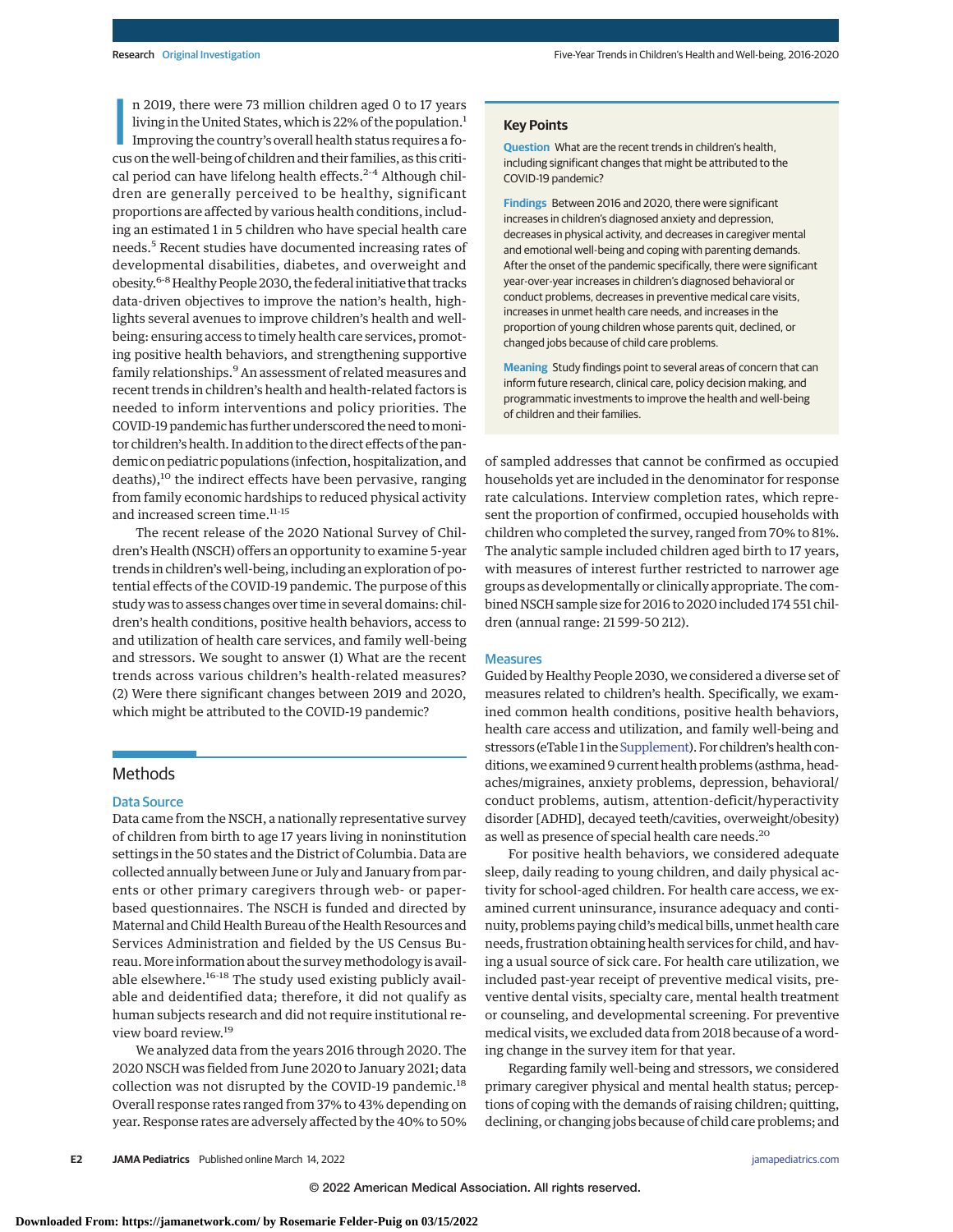household food insufficiency. We also examined selected adverse childhood experiences during the child's lifetime.

#### Statistical Analysis

We pooled 5 years of data into a single datafile, which included a variable for survey year. We produced weighted unadjusted prevalence estimates, along with 95% CIs, for each year between 2016 and 2020 (eTable 2 in the [Supplement](https://jamanetwork.com/journals/jama/fullarticle/10.1001/jamapediatrics.2022.0056?utm_campaign=articlePDF%26utm_medium=articlePDFlink%26utm_source=articlePDF%26utm_content=jamapediatrics.2022.0056) contains annual estimates from 2016-2020 inclusive as well as estimated population frequencies). We calculated absolute and relative differences to determine themagnitude of changes over time. Relative difference, presented as a percentage, is the absolute difference divided by the prevalence in the referent category (2016) multiplied by 100.

For trend analyses, we ran logistic regression models with survey year treated as a continuous variable and tested for linear trends to assess whether changes over time were statistically significant after controlling for demographic variables. We adjusted trend models for child age (0-5, 6-11, and 12-17 years), sex (male, female), race and ethnicity, and household income (<200% and ≥200% federal poverty level) to control for the possibility that changing demographics among the US child population might be driving observed changes.

Race and ethnicitywere self-reported during the survey and subsequently categorized as Hispanic, non-Hispanic Black, non-HispanicWhite, or non-Hispanic other or multiple race.We assessed race and ethnicity because of their established association with various indicators of children's health and health care.

To examine changes in trends that might have occurred with the onset of the COVID-19 pandemic, we produced 3 sets of models: 1 to test trends over the entire 5-year period (2016- 2020), 1 to test trends in the 4 years before the pandemic (2016- 2019), and 1 to compare prevalence estimates between 2019 and 2020. For estimates that showed no significant changes prepandemic, we conducted sensitivity analyses by pooling data across the 4 years of 2016 to 2019 to increase power and assessed whether results changed when comparing the pooleddata period vs 2020.

Analyses accounted for complex survey sampling design and were weighted to produce estimates that were nationally representative of US children living in noninstitutional settings, using Stata MP version 15 (StataCorp).<sup>21</sup> Statistical significance was assessed using a 2-sided*P*value threshold of .05. As this was a descriptive, exploratory analysis, no adjustments were made for multiple comparisons. Observations with missing or unknown data were dropped from the analysis. Sex (0.1% missing), race (0.4% missing), and ethnicity (0.5% missing) were imputed using hot-deck imputation, and household income (17.8% missing) was multiply imputed using regression methods. More information is available elsewhere on imputation methods.<sup>22</sup>

# **Results**

Children's Health Conditions and Positive Health Behaviors Between 2016 and 2020, there was a significant decrease in

asthma (8.4% [95% CI, 7.9-9.0] to 7.2% [95% CI, 6.7-7.7]; 14%

decrease; *P* = .03) as well as significant increases in anxiety problems (7.1% [95% CI, 6.6-7.6] to 9.2% [95% CI, 8.6-9.8]; 29% increase; *P* < .001) and depression (3.1% [95% CI, 2.9-3.5] to 4.0% [95% CI, 3.6-4.5], 27% increase; *P* < .001]) (Table 1 and Figure 1). Increases in anxiety and depression were evident before the onset of the pandemic (2016-2019), with modest but statistically nonsignificant continuations of these trends in 2020. There was a significant increase in behavior or conduct problems between 2019 and 2020 (6.7% [95% CI, 6.1-7.4] to 8.1% [95% CI, 7.5-8.8]; 21% increase; *P* = .001). There was also a significant 5-year decrease in the proportion of school-aged children getting at least 60 minutes of daily physical activity (24.2% [95% CI, 23.1-25.3] to 19.8% [95% CI, 18.9-20.8]; 18% decrease;*P* < .001), a trend that began before the pandemic and continued in 2020. Prior to the pandemic, there was a significant decrease in the proportion of young children who were read to daily (37.7% [95% CI, 36.1-39.4] to 35.1% [95% CI, 33.1- 37.1]; 7% decrease;  $P = .01$ ); however, the prevalence increased again in 2020, resulting in no overall change. There were no statistically significant changes over time for the prevalence of headaches or migraines, autism, ADHD, overweight and obesity, decayed teeth and cavities, special health care needs, or adequate sleep.

#### Children's Health Care Access and Utilization

Between 2016 and 2020, there was a significant increase in the proportion of uninsured children(6.1% [95% CI, 5.5-6.7] to 7.2% [95% CI, 6.6-7.9]; 19% increase; *P* = .004) and a significant decrease in the proportion of children with adequate and continuous insurance (69.4% [95% CI, 68.4-70.3] to 67.4% [95% CI, 66.4-68.4]; 3% decrease;*P* = .004) (Table 2). Before the pandemic, there was a significant increase in children whose parents had problems paying their medical bills (15.6% [95% CI, 14.8-16.4] to 17.0% [95% CI, 15.9-18.2]; 9% increase; *P* = .04); however, in 2020, the prevalence of medical hardship dropped to the lowest rate since 2016 (13.7% [95% CI, 12.9-14.6], a 20% decrease from 2019; *P* < .001). Between 2016 and 2020, there was also a significant increase in reports of unmet needs for health care (3.0% [95% CI, 2.6-3.3] to 4.0% [95% CI, 3.5-4.6]; 36% increase;  $P = .004$ ); this trend was driven by a 32% increase in unmet needs between 2019 and 2020 (*P* = .007). There was also a significant decrease in the proportion of children with a usual source of sick care (79.7% [95% CI, 78.7- 80.6] in 2016 to 74.7% [95% CI, 73.7-75.7] in 2020, 6% decrease;*P* < .001), a trend that began prior to 2020 andworsened moderately in 2020 but was not statistically significant.

There was a slight but statistically significant increase in receipt of annual preventive medical visits in the years preceding the pandemic's onset (78.9% [95% CI, 77.8-80.0] in 2016 to 81.0% [95% CI, 79.7-82.3] in 2019; 3% increase; *P* = .02) (Table 2 and Figure 1). However, in 2020, rates of preventive medical visits decreased significantly, to 74.1% (95% CI, 72.9- 75.3), resulting in a net 6% decrease between 2016 and 2020 (*P* < .001). In addition, rates of preventive dental visits were stable between 2016 and 2019, but dropped to 74.9% (95% CI, 73.9-75.8) in 2020 from 80.1% (95% CI, 79.0-81.2) in 2019, leading to a net 5% decrease over the past 5 years (*P* < .001). There was a significant increase in developmental screenings among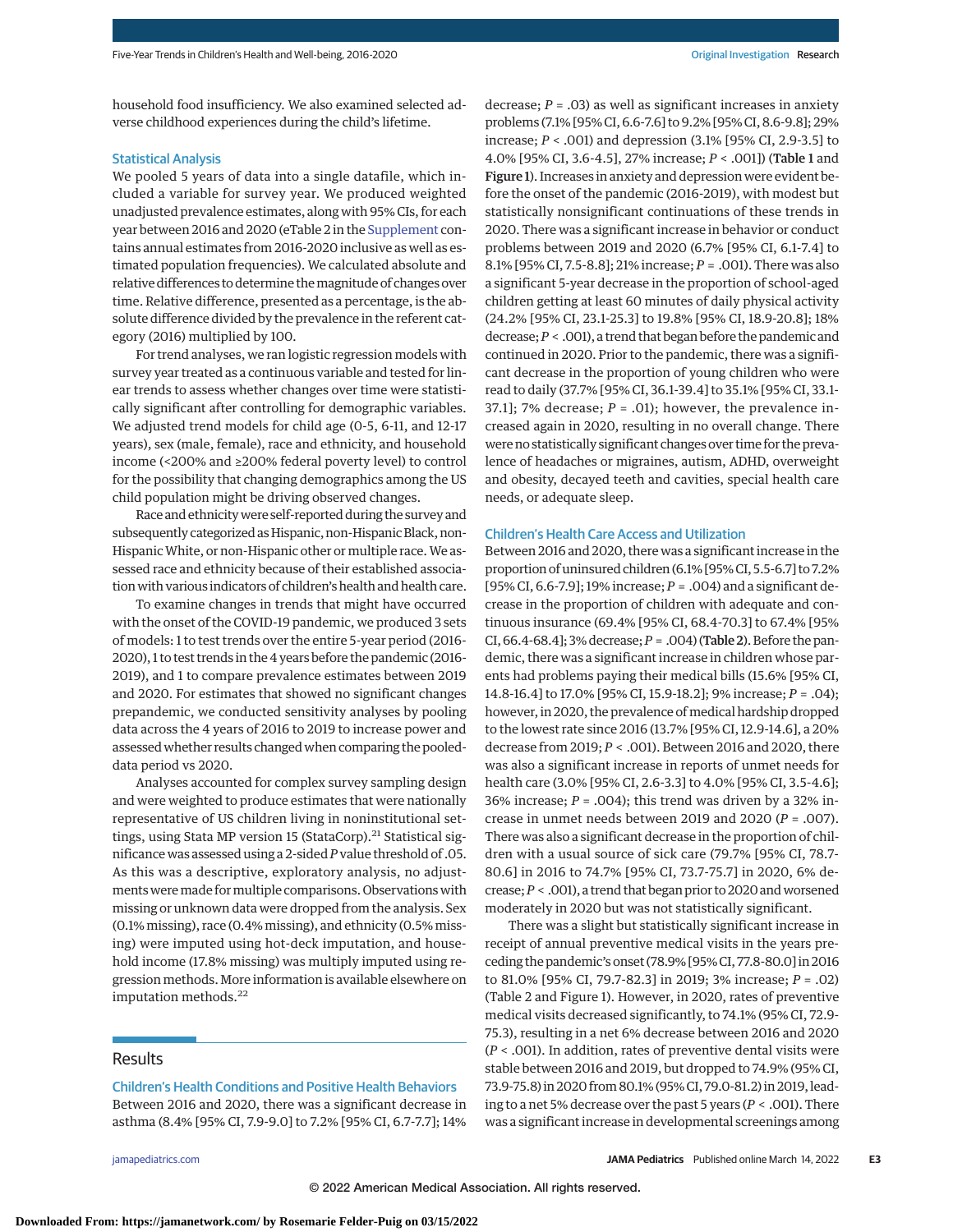|                                                                                 |                                                    | Weighted prevalence, % (95% CI) <sup>a</sup> |                                                 |                        |                        |                                         |                        |                             |                                         |                        |                             |                  |
|---------------------------------------------------------------------------------|----------------------------------------------------|----------------------------------------------|-------------------------------------------------|------------------------|------------------------|-----------------------------------------|------------------------|-----------------------------|-----------------------------------------|------------------------|-----------------------------|------------------|
|                                                                                 |                                                    |                                              |                                                 | 5-y Trends (2016-2020) |                        |                                         |                        | Before COVID-19 (2016-2019) |                                         |                        | COVID-19 era (2020 vs 2019) |                  |
|                                                                                 | $2016$<br>(n = 50 212)                             | $2019$<br>(h = 29 433)                       | $(n = 42 777)$<br>2020                          | difference<br>Absolute | Relative<br>difference | P value for<br>trend (adj) <sup>b</sup> | Absolute<br>difference | Relative<br>difference      | P value for<br>trend (adj) <sup>b</sup> | Absolute<br>difference | difference<br>Relative      | Pval<br>tren     |
| Current health conditions                                                       |                                                    |                                              |                                                 |                        |                        |                                         |                        |                             |                                         |                        |                             |                  |
| Asthma                                                                          | $\begin{array}{c} 8.4 \\ (7.9-9.0) \end{array}$    | $7.8$<br>(7.2-8.5)                           | $7.2$<br>(6.7-7.7)                              | $-1.2$                 | $-14.2$                | 0 <sup>3</sup>                          | $-0.6$                 | $-7.3$                      | .27                                     | $-0.6$                 | $-7.5$                      | $-15$            |
| Headaches/migraines (3-17 y)                                                    | $\frac{3.5}{(3.1-4.0)}$                            | $\frac{3.3}{(2.8-3.8)}$                      | $\frac{3.0}{(2.6-3.4)}$                         | $-0.6$                 | $-15.7$                | .21                                     | $-0.3$                 | $-7.5$                      | .70                                     | $-0.3$                 | $-8.9$                      | 38               |
| Anxiety problems (3-17 y)                                                       | $7.1$<br>(6.6-7.6)                                 | $\frac{9.0}{(8.3-9.7)}$                      | $\frac{9.2}{(8.6-9.8)}$                         | 2.1                    | 28.9                   | 5001                                    | 1.9                    | 26.7                        | $1001 -$                                | 0.2                    | 1.7                         | 69               |
| Depression (3-17y)                                                              | $\frac{3.1}{(2.9-3.5)}$                            | $\frac{3.9}{(3.4-4.4)}$                      | $\begin{array}{c} 4.0 \\ (3.6-4.5) \end{array}$ | 0.8                    | 26.7                   | $5001 -$                                | 0.7                    | 23.8                        | $1001 -$                                | 0.1                    | 2.4                         | .77              |
| Behavioral/conduct problems (3-17 y)                                            | $7.4$<br>(6.9-7.9)                                 | $(6.1 - 7.4)$<br>6.7                         | $\begin{array}{c} 8.1 \\ (7.5-8.8) \end{array}$ | 0.7                    | 10.2                   | 06                                      | $-0.6$                 | $-8.6$                      | $\ddot{.}30$                            | 1.4                    | 20.6                        | .001             |
| Autism (3-17 y)                                                                 | $2.5$<br>(2.2-2.8)                                 | $\frac{3.1}{(2.7 - 3.6)}$                    | $\frac{2.7}{(2.4-3.1)}$                         | 0.2                    | 9.4                    | 38                                      | 0.6                    | 24.6                        | .10                                     | $-0.4$                 | $-12.1$                     | .19              |
| ADHD (3-17 y)                                                                   | $\begin{array}{c} 8.9 \\ (8.4-9.4) \end{array}$    | $(8.0 - 9.3)$<br>8.6                         | $(8.7 - 9.9)$<br>$9.\overline{3}$               | 0.4                    | 4.0                    | .27                                     | $-0.3$                 | $-2.9$                      | 84                                      | 0.6                    | 7.1                         | $\overline{.}14$ |
| Decayed teeth/cavities (1-17 y)                                                 | $\begin{array}{c} 11.7 \\ (11.0-12.4) \end{array}$ | $(10.6 - 12.4)$<br>11.5                      | $(11.3 - 12.9)$<br>12.1                         | 0.4                    | 3.4                    | 44                                      | $-0.2$                 | $-1.9$                      | $-97$                                   | 0.6                    | 5.4                         | $\ddot{.}30$     |
| Overweight/obesity (10-17 y)                                                    | $31.2$<br>(29.8-32.6)                              | $(29.5 - 33.0)$<br>31.2                      | $33.1$<br>(31.6-34.7)                           | 1.9                    | 6.2                    | $\overline{.18}$                        | 0.0                    | 0.1                         | .77                                     | 1.9                    | 6.0                         | $\ddot{c}$       |
| Any special health care needs                                                   | $19.4$<br>(18.6-20.1)                              | $(18.2 - 19.9)$<br>19.0                      | $19.7$<br>(18.9-20.5)                           | $0.\overline{3}$       | 1.7                    | .14                                     | $-0.3$                 | $-1.6$                      | 93                                      | 0.6                    | 3.4                         | .26              |
| Positive health behaviors                                                       |                                                    |                                              |                                                 |                        |                        |                                         |                        |                             |                                         |                        |                             |                  |
| Adequate sleep (4 mo-17 y)                                                      | 65.9<br>(64.9-66.9)                                | 65.2<br>(64.0-66.4)                          | 65.6<br>(64.5-66.7)                             | $-0.2$                 | $-0.4$                 | $\overline{5}$                          | $-0.6$                 | $-1.0$                      | 61                                      | 0.4                    | 0.6                         | .72              |
| Daily reading (0-5 y)                                                           | $\frac{37.7}{(36.1-39.4)}$                         | $35.1$<br>(33.1-37.1)                        | $38.1$<br>(36.3-39.9)                           | 0.4                    | 0.9                    | .26                                     | $-2.7$                 | $-7.0$                      | 01                                      | 3.0                    | 8.6                         | 06               |
| Daily physical activity (6-17 y)                                                | $\frac{24.2}{(23.1 - 25.3)}$                       | $(20.3 - 22.6)$<br>21.4                      | $19.8$<br>(18.9-20.8)                           | $-4.4$                 | $-18.0$                | 5001                                    | $-2.7$                 | $-11.2$                     | 04                                      | $-1.6$                 | $-7.6$                      | 04               |
| Abbreviations: ADHD, attention-deficit/hyperactivity disorder; adj              |                                                    | , adjusted                                   |                                                 |                        |                        |                                         |                        |                             |                                         |                        |                             |                  |
| a See eTable 2 in the Supplement for 2017 and 2018 estimates.                   |                                                    |                                              |                                                 |                        |                        |                                         |                        |                             |                                         |                        |                             |                  |
| <sup>b</sup> Adjusted models controlled for child sex, age, race and ethnicity, |                                                    | and household income.                        |                                                 |                        |                        |                                         |                        |                             |                                         |                        |                             |                  |

© 2022 American Medical Association. All rights reserved.

|  | <b>Doconrch</b> Original Invoctigation |  |
|--|----------------------------------------|--|

P value for<br>trend (adj)<sup>b</sup> value for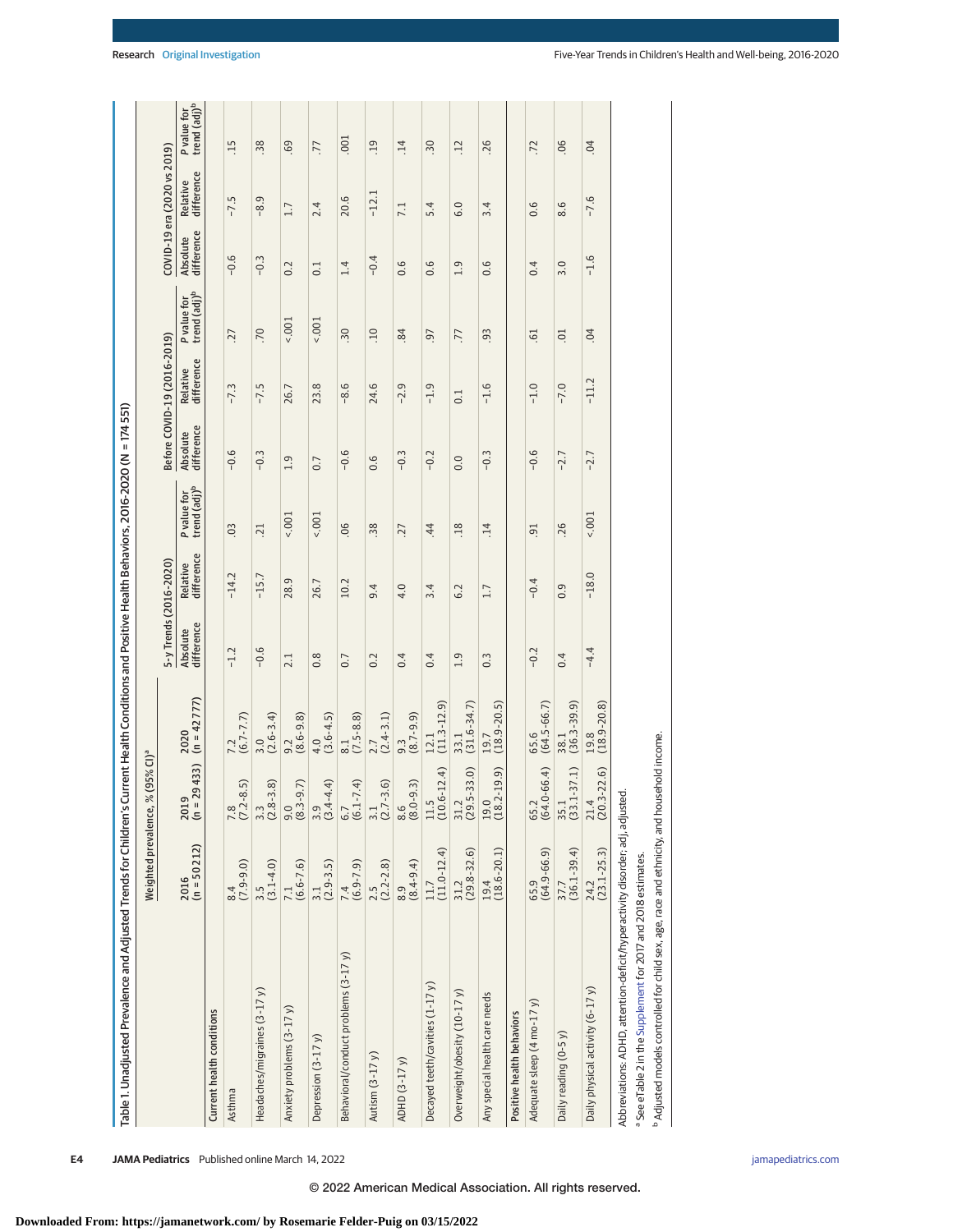

Figure 1. Trends in Selected Measures of Children's Health Conditions, Positive Health Behaviors, and Health Care Utilization, 2016-2020

children aged 9 to 35 months between 2016 and 2020 (30.4% [95% CI, 28.0-32.9] to 36.1% [95% CI, 33.2-39.1]; 19% increase; *P* < .001). The upward trend in developmental screenings was driven by improvements between 2016 and 2019. There were no statistically significant changes over time with respect to frustration obtaining medical services, use of specialty care, or use of mental health care.

## Family Well-being and Stressors

Between 2016 and 2020, there were significant decreases in the proportion of children with parents or caregivers in "excellent or very good" mental health (69.8% [95% CI, 68.9- 70.8] to 66.3% [95% CI, 65.3-67.3]; 5% decrease; *P* < .001) and whose parents or caregivers reported coping "very well" with the demands of raising children (67.2% [95% CI, 66.3-68.1] to 59.9% [95% CI, 58.8-60.9]; 11% decrease;*P* < .001) (Table 3 and Figure 2). Both the trends for decreasing mental health and parental coping began pre-2020; there was a continued decrease in 2020 for both measures, but only the decrease in parental coping was statistically significant.

In the past 5 years, there was a significant increase in the proportion of young children whose parents quit a job, declined a job, or changed jobs because of child care problems (8.3% [95% CI, 7.3-9.3] to 12.6% [95% CI, 11.2-14.1]; 52% increase;*P* < .001); this trend was not statistically significant between 2016 and 2019, but rather was driven by a 34% increase between 2019 and 2020

(*P* = .001). There was also a significant decrease in food insufficiency between 2016 and 2020 (33.9% [95% CI, 32.9-34.9] to 28.9% [95% CI, 27.9-29.9]; 15% decrease; *P* < .001), including a notable decrease between 2019 and 2020.

There were significant decreases between 2016 and 2020 in the proportion of children who were reported to have experienced parental death during their lifetime (3.3% [95% CI, 3.0-3.7] to 2.8% [95% CI, 2.5-3.2]; 15% decrease; *P* = .01) and parental incarceration (8.2% [95% CI, 7.6-8.8] to 6.7% [95% CI, 6.2-7.2]; 18% decrease; *P* = .03) in their lifetime. Between 2016 and 2020, there were significant increases in the proportion of children who ever lived with someone with mental illness (7.8% [95% CI, 7.3-8.3] to 8.3% [95% CI, 7.7-8.9]; 6% increase; *P* = .002) and who experienced racial or ethnic discrimination (3.7% [95% CI, 3.3-4.1] to 5.4% [95% CI, 4.9-6.0]; 47% increase; *P* < .001); trends for both measures were evident before the onset of the pandemic. There were no statistically significant changes over the 5-year period in the prevalence of parent or caregiver physical health and certain lifetime adverse childhood experiences among children (interpersonal violence, neighborhood violence, living with someone with substance use problems).

#### Sensitivity Analyses

After pooling the data from 2016 to 2019 and comparing with 2020, results were unchanged for 18 of 22 measures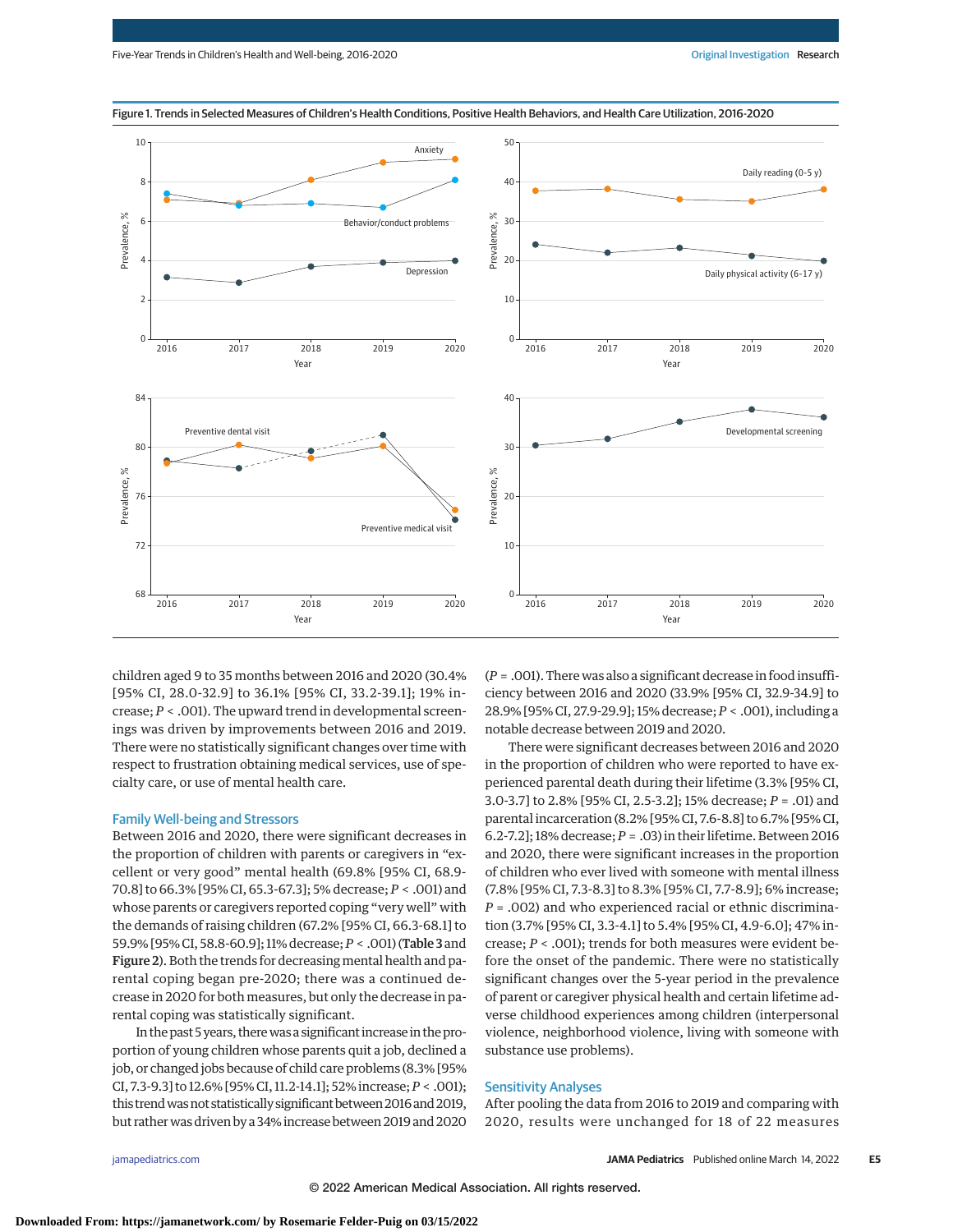| Table 2. Unadjusted Prevalence and Adjusted Trends for Childr |                                        | en's Health Care Access and Service Utilization, 2016-2020 (N = 174551) |                         |                        |                        |                                            |                        |                             |                                            |                        |                             |                                         |
|---------------------------------------------------------------|----------------------------------------|-------------------------------------------------------------------------|-------------------------|------------------------|------------------------|--------------------------------------------|------------------------|-----------------------------|--------------------------------------------|------------------------|-----------------------------|-----------------------------------------|
|                                                               |                                        | Weighted prevalence, % (95% CI) <sup>a</sup>                            |                         |                        |                        |                                            |                        |                             |                                            |                        |                             |                                         |
|                                                               |                                        |                                                                         |                         |                        | 5-y Trends (2016-2020) |                                            |                        | Before COVID-19 (2016-2019) |                                            |                        | COVID-19 era (2020 vs 2019) |                                         |
|                                                               | $(n = 50212)$<br>2016                  | $(n = 29433)$<br>2019                                                   | $(n = 42 777)$<br>2020  | difference<br>Absolute | difference<br>Relative | for trend<br>(adj) <sup>b</sup><br>P value | difference<br>Absolute | difference<br>Relative      | for trend<br>(adj) <sup>b</sup><br>P value | difference<br>Absolute | difference<br>Relative      | Pvalue<br>for tre<br>(adj) <sup>b</sup> |
| Health care access                                            |                                        |                                                                         |                         |                        |                        |                                            |                        |                             |                                            |                        |                             |                                         |
| Currently uninsured                                           | $-6.7$<br>$(5.5 -$<br>$\overline{6.1}$ | $(6.1 - 7.6)$<br>6.8                                                    | $(6.6 - 7.9)$<br>7.2    | 1.2                    | 19.0                   | 000.                                       | 0.7                    | 12.1                        | 06                                         | 0.4                    | 6.2                         | 36                                      |
| Adequate and continuous health insurance                      | $(68.4 - 70.3)$<br>69.4                | $(64.8 - 67.2)$<br>66.0                                                 | $(66.4 - 68.4)$<br>67.4 | $-2.0$                 | $-2.9$                 | .004                                       | $-3.4$                 | $-4.9$                      | $5001 -$                                   | 1.4                    | 2.1                         | 06                                      |
| Problems paying child's medical bills, past 12 mo             | $(14.8 - 16.4)$<br>15.6                | $(15.9 - 18.2)$<br>17.0                                                 | $(12.9 - 14.6)$<br>13.7 | $-1.9$                 | $-12.1$                | .25                                        | 1.4                    | 9.1                         | 047                                        | $-3.3$                 | $-19.5$                     | 5001                                    |
| Unmet needs for health care, past 12 mo                       | $(2.6 - 3.3)$<br>3.0                   | $(2.6 - 3.6)$<br>$\frac{1}{2}$                                          | $(3.5 - 4.6)$<br>4.0    | $\Xi$                  | 36.2                   | 000.                                       | 0.1                    | 3.4                         | 58                                         | 1.0                    | 31.8                        | 007                                     |
| Frustrated in getting services for child, past 12 mo          | $(16.2 - 17.8)$<br>17.0                | $(17.0 - 19.0)$<br>18.0                                                 | $(16.5 - 18.2)$<br>17.3 | $0.\overline{3}$       | 1.9                    | $-15$                                      | 1.0                    | 6.1                         | $\overline{14}$                            | $-0.7$                 | $-3.9$                      | $\ddot{32}$                             |
| Usual source of sick care                                     | $(78.7 - 80.6)$<br>79.7                | $(74.7 - 77.1)$<br>75.9                                                 | $(73.7 - 75.7)$<br>74.7 | $-5.0$                 | $-6.3$                 | 5001                                       | $-3.8$                 | $-4.7$                      | 5001                                       | $-1.2$                 | $-1.6$                      | $\overline{0}$ .                        |
| Health service utilization (past 12 mo)                       |                                        |                                                                         |                         |                        |                        |                                            |                        |                             |                                            |                        |                             |                                         |
| Preventive medical visit                                      | $(77.8 - 80.0)$<br>78.9                | $(79.7 - 82.3)$<br>81.0                                                 | $(72.9 - 75.3)$<br>74.1 | $-4.8$                 | $-61$                  | 5001                                       | 2.1                    | 2.7                         | $\overline{0}$ .                           | $-6.9$                 | $-8.5$                      | 5001                                    |
| Preventive dental visit (1-17 y)                              | $(77.8 - 79.6)$<br>78.7                | $(79.0 - 81.2)$<br>80.1                                                 | $(73.9 - 75.8)$<br>74.9 | $-3.9$                 | $-4.9$                 | 5001                                       | 1.4                    | 1.8                         | 40                                         | $-5.3$                 | $-6.6$                      | 1001                                    |
| Specialty care when needed                                    | $(86.8 - 90.2)$<br>88.6                | $(85.0 - 89.5)$<br>87.4                                                 | $(85.7 - 89.8)$<br>87.9 | $-0.7$                 | $-0.8$                 | $\overline{0}$                             | $-1.3$                 | $-1.4$                      | $\dot{.}30$                                | 0.5                    | 0.6                         | $\overline{81}$                         |
| Mental health treatment/counseling when needed (3-17 y)       | $(80.0 - 84.3)$<br>82.2                | $(79.8 - 85.3)$<br>82.7                                                 | $(77.1 - 82.3)$<br>79.9 | $-2.4$                 | $-2.9$                 | .74                                        | 0.5                    | 0.6                         | 81                                         | $-2.9$                 | $-3.5$                      | 38                                      |
| Developmental screening (9-35 mo)                             | $(28.0 - 32.9)$<br>30.4                | $(34.0 - 41.4)$<br>37.7                                                 | $(33.2 - 39.1)$<br>36.1 | 5.7                    | 18.7                   | $5001 -$                                   | 7.2                    | 23.7                        | .001                                       | $-1.5$                 | $-4.1$                      | .52                                     |
| Abbreviation: adj, adjusted.                                  |                                        |                                                                         |                         |                        |                        |                                            |                        |                             |                                            |                        |                             |                                         |

 $5.001$  $5001$ 

**E6 JAMA Pediatrics** Published online March 14, 2022 **(Reprinted)** in the state of the state of the state of the state of the state of the state of the state of the state of the state of the state of the state of the state

<sup>a</sup> See eTable 2 in the Supplement for 2017 and 2018 estimates. See eTable 2 in the [Supplement](https://jamanetwork.com/journals/jama/fullarticle/10.1001/jamapediatrics.2022.0056?utm_campaign=articlePDF%26utm_medium=articlePDFlink%26utm_source=articlePDF%26utm_content=jamapediatrics.2022.0056) for 2017 and 2018 estimates.

bAdjusted models controlled for child sex, age, race and ethnicity, and household income.

<sup>b</sup> Adjusted models controlled for child sex, age, race and ethnicity, and household income.

P value<br>for trend<br>(adj)<sup>b</sup>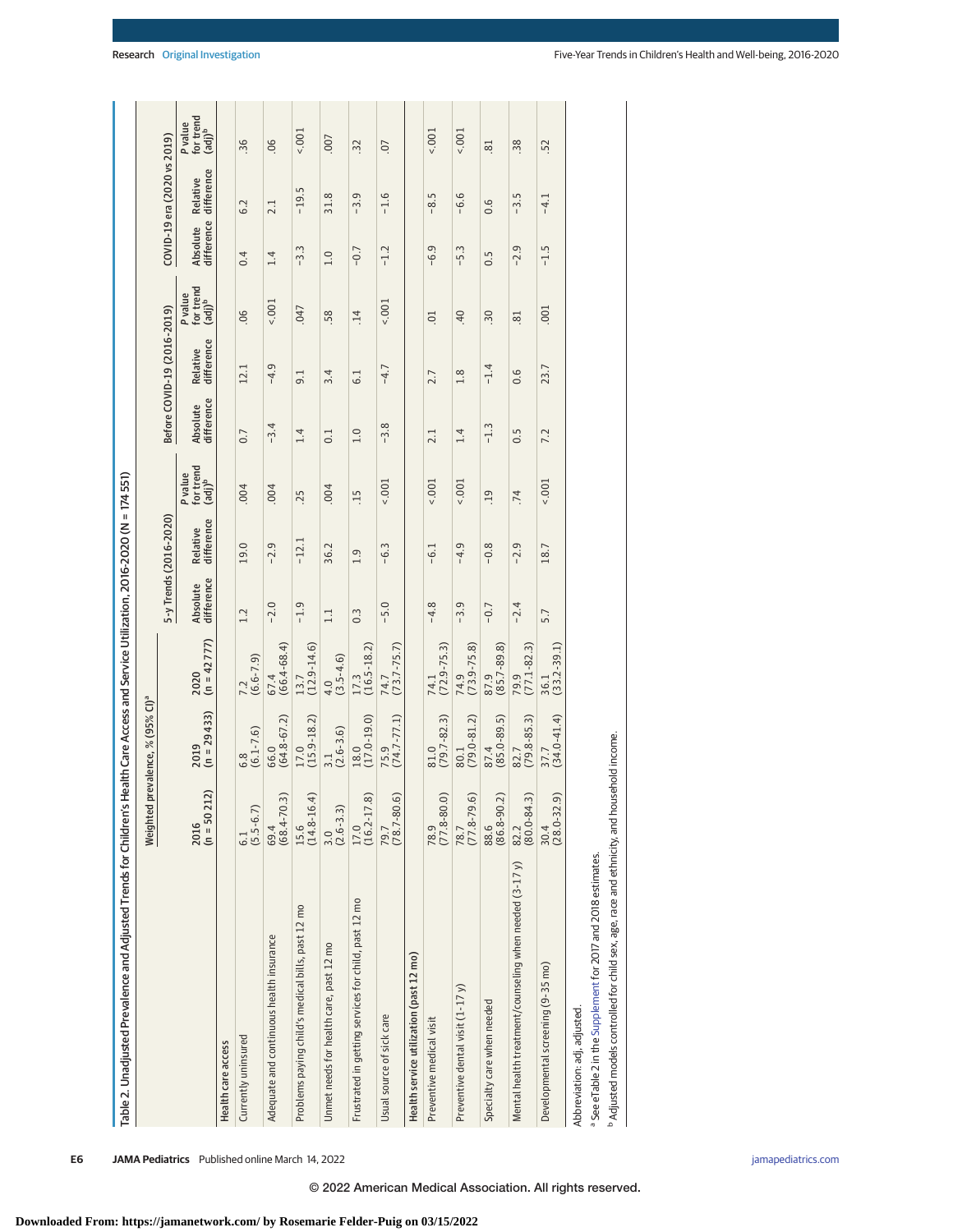| Table 3. Unadjusted Prevalence and Adjusted Trends for Family Well                                    |                                |                                         | -being and Stressors, $2016 - 2020$ (N = 174 551) |                        |                        |                                            |                        |                             |                                           |                        |                             |                                            |
|-------------------------------------------------------------------------------------------------------|--------------------------------|-----------------------------------------|---------------------------------------------------|------------------------|------------------------|--------------------------------------------|------------------------|-----------------------------|-------------------------------------------|------------------------|-----------------------------|--------------------------------------------|
|                                                                                                       | Weighted prevalence, %         | $(95\%$ CI) <sup>a</sup>                |                                                   | 5-y Trends (2016-2020) |                        |                                            |                        | Before COVID-19 (2016-2019) |                                           |                        | COVID-19 era (2020 vs 2019) |                                            |
|                                                                                                       | $(n = 50212)$<br>2016          | 1433)<br>$2019$<br>(n = 29              | $(n = 42 777)$<br>2020                            | difference<br>Absolute | difference<br>Relative | for trend<br>(adj) <sup>b</sup><br>P value | difference<br>Absolute | difference<br>Relative      | for trend<br>(adj) <sup>b</sup><br>Pvalue | difference<br>Absolute | difference<br>Relative      | for trend<br>(adj) <sup>b</sup><br>P value |
| Parent or caregiver report                                                                            |                                |                                         |                                                   |                        |                        |                                            |                        |                             |                                           |                        |                             |                                            |
| Physical health "excellent/very good"                                                                 | $(57.8 - 59.8)$<br>58.8        | 58.1<br>(56.9-59.4)                     | $(58.0 - 60.1)$<br>59.0                           | 0.2                    | 0.4                    | .24                                        | $-0.7$                 | $-1.1$                      | .15                                       | 0.9                    | 1.5                         | 33                                         |
| Mental health "excellent/very good"                                                                   | $(68.9 - 70.8)$<br>69.8        | $(66.1 - 68.5)$<br>67.3                 | $(65.3 - 67.3)$<br>66.3                           | $-3.5$                 | $-5.0$                 | $5001 -$                                   | $-2.5$                 | $-3.6$                      | $5001 -$                                  | $-1.0$                 | $-1.5$                      | 19                                         |
| Coping "very well" with demands<br>of raising children                                                | $(66.3 - 68.1)$<br>67.2        | $62.2$<br>(61.0-63.4)                   | $(58.8 - 60.9)$<br>59.9                           | $-7.3$                 | $-10.9$                | $5001 -$                                   | $-5.0$                 | $-7.5$                      | 5001                                      | $-2.3$                 | $-3.8$                      | .005                                       |
| Quit, declined, changed job due to child care<br>problems in past $12 \text{ mo} (0-5 \text{ y})$     | $(7.3 - 9.3)$<br>$\frac{3}{8}$ | $\widehat{e}$<br>$\frac{9.4}{(8.0-10)}$ | $(11.2 - 14.1)$<br>12.6                           | 4.3                    | 52.1                   | 5001                                       | $\Box$                 | 13.5                        | 19                                        | 3.2                    | 34.0                        | 001                                        |
| Household food insufficiency in past 12 mo                                                            | $(32.9 - 34.9)$<br>33.9        | $(30.3 - 32.7)$<br>31.5                 | $(27.9 - 29.9)$<br>28.9                           | $-5.0$                 | $-14.8$                | 5001                                       | $-2.4$                 | $-7.2$                      | 09                                        | $-2.6$                 | $-8.2$                      | .003                                       |
| Child's adverse childhood experiences                                                                 |                                |                                         |                                                   |                        |                        |                                            |                        |                             |                                           |                        |                             |                                            |
| Parent died                                                                                           | $3.3(3.0-3.7)$                 | $3.0(2.6-3.5)$                          | $2.8(2.5 - 3.2)$                                  | $-0.5$                 | $-15.2$                | $\overline{0}$                             | $-0.3$                 | $-9.7$                      | 12                                        | $-0.2$                 | $-6.1$                      | 52                                         |
| Parent served time in jail                                                                            | $8.2(7.6-8.8)$                 | $7.4(6.8-8.0)$                          | $6.7(6.2 - 7.2)$                                  | $-1.5$                 | $-18.3$                | $\overline{0}$                             | $-0.8$                 | $-9.7$                      | 42                                        | $-0.7$                 | $-9.5$                      | $\ddot{1}$                                 |
| Witnessed interpersonal violence                                                                      | $5.7(5.3-6.2)$                 | $5.6(5.0-6.2)$                          | $5.3(4.8-5.8)$                                    | $-0.5$                 | $-7.9$                 | 90                                         | $-0.1$                 | $-2.5$                      | 57                                        | $-0.3$                 | $-5.5$                      | 51                                         |
| Experienced or witnessed neighborhood<br>violence                                                     |                                | $3.9(3.5-4.3)$ $4.1(3.6-4.7)$           | $4.1(3.6 - 4.6)$                                  | $0.\overline{3}$       | 6.5                    | $-16$                                      | 0.2                    | $\overline{6}$ .            | <b>20</b>                                 | 0.0                    | 0.4                         | 98                                         |
| Lived with someone with mental illness                                                                | $7.8(7.3-8.3)$                 | $8.8(8.1 - 9.6)$                        | $8.3(7.7-8.9)$                                    | 0.4                    | 5.5                    | .002                                       | 1.0                    | 12.4                        | 000                                       | $-0.5$                 | $-6.1$                      | .29                                        |
| Lived with someone with substance use<br>problems                                                     | $9.0(8.5-9.6)$                 | $8.8(8.0 - 9.6)$                        | $8.5(7.9-9.2)$                                    | $-0.5$                 | $-6.0$                 | -97                                        | $-0.3$                 | $-3.2$                      | 87                                        | $-0.2$                 | $-2.8$                      | G5                                         |
| Experienced racial or ethnic discrimination                                                           | $3.7(3.3-4.1)$                 | $1 - 5.3$<br>4.7 (4.                    | $5.4(4.9-6.0)$                                    | 1.7                    | 46.7                   | 5001                                       | 1.0                    | 26.1                        | $\overline{0}$ .                          | 0.8                    | 16.3                        | 08                                         |
| a See eTable 2 in the Supplement for 2017 and 2018 estimates.<br>Abbreviation: adj, adjusted.         |                                |                                         |                                                   |                        |                        |                                            |                        |                             |                                           |                        |                             |                                            |
| <sup>b</sup> Adjusted models controlled for child sex, age, race and ethnicity, and household income. |                                |                                         |                                                   |                        |                        |                                            |                        |                             |                                           |                        |                             |                                            |
|                                                                                                       |                                |                                         |                                                   |                        |                        |                                            |                        |                             |                                           |                        |                             |                                            |

# **Downloaded From: https://jamanetwork.com/ by Rosemarie Felder-Puig on 03/15/2022**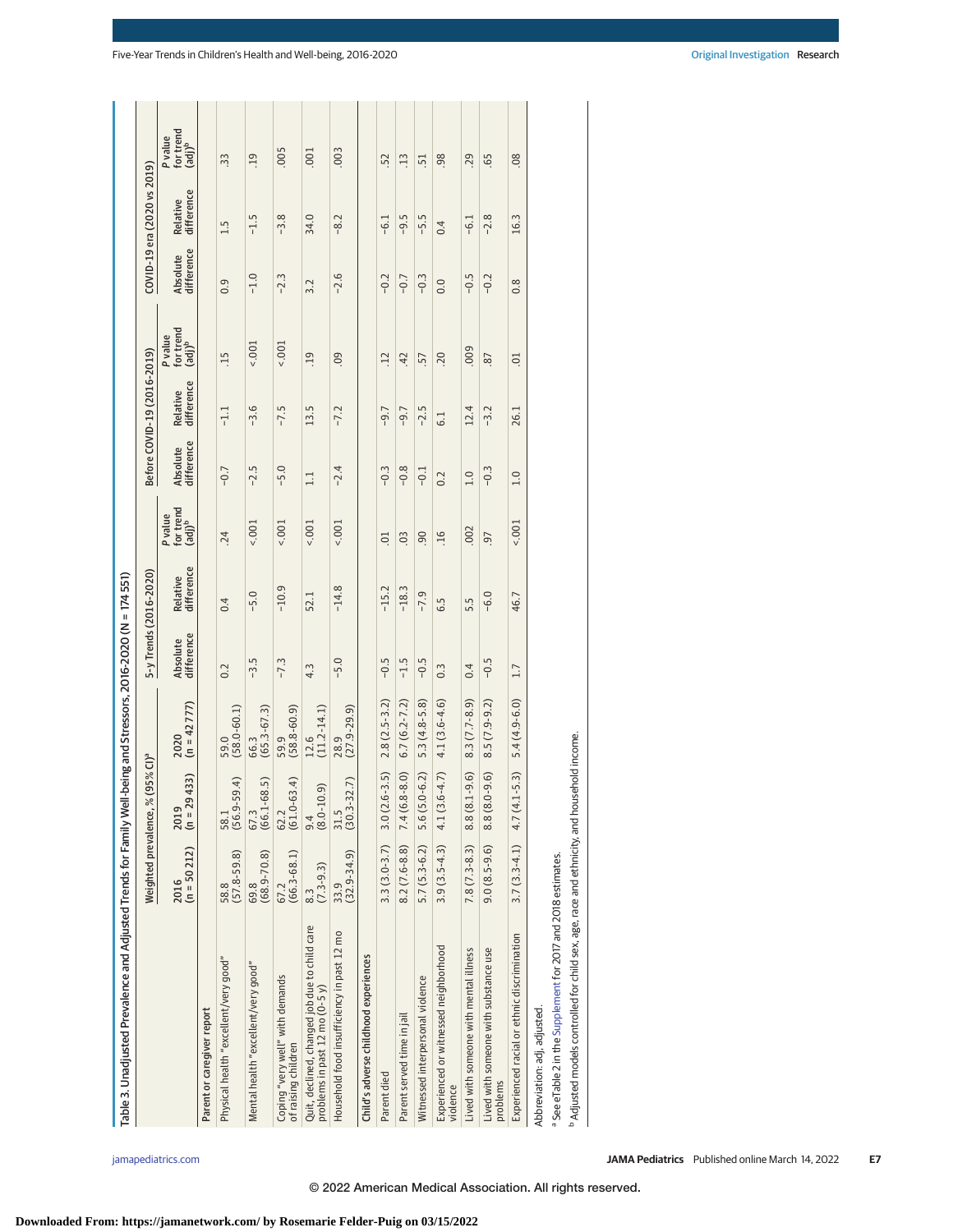

# Figure 2. Trends in Selected Measures of Family Well-being and Stressors, 2016-2020

examined (data available on request). The following measures showed no significant changes in the original analysis but did show significant changes in the pooled analysis: asthma (decrease), current uninsurance (increase), parental death (decrease), and parental incarceration (decrease).

### **Discussion**

Information about recent trends in US children's health and health care is needed to inform future research, clinical care, policy decision making, and programmatic investments. This analysis provides an opportunity to evaluate the nation's progress (or lack thereof) in improving the health and well-being of US children and their families, including the first opportunity to use the NSCH to investigate potential effects of the COVID-19 pandemic.

With respect to prepandemic trends, there was a significant increase in diagnosed mental health conditions, specifically a 27% increase in anxiety and a 24% increase in depression, between 2016 and 2019. These findings are consistent with reports from other data sources.<sup>23-26</sup> The direction of these trends continued into 2020, representing 5.6 million children with diagnosed anxiety and 2.4 million children diagnosed with depression; although the year-over-year increases were not statistically significant in this analysis, other data sources based on electronic health records and surveillance programs have indicated that the pandemic exacerbated said trends.<sup>27,28</sup> In addition, we found a 21% year-over-year uptick in diagnoses of behavior or conduct problems from 2019 to 2020, representing about 5 million children in 2020, consistent with other parent reports that children have been "acting out"more since the start of the pandemic.29 Despite the increasing mental health needs of children, this study found no significant improvement in receipt of mental health treatment or counseling over the past 5 years; as of 2020, only 80% of children who needed mental health care received any services. Furthermore, we found a steady decline over the past 5 years in parent or caregiver wellbeing (as reflected by self-reports about mental and emotional health and coping with parenting demands) and an increase in the proportion of children who ever lived with someone with mental health problems. Results suggest that difficulties coping with parenting demands were also exacerbated by the pandemic. These findings mirror other reports of heightened stress among US adults and especially parents, both before and during the COVID-19 pandemic.<sup>30-33</sup> Between 2019 and 2020, there was also a 34% increase in the proportion of young children whose parents quit, declined, or changed jobs because of child care problems; child care problems were reported for 13% of young children in 2020, representingmore than 2.8million children. Other federal data have shown that 18% of households with children reported child care disruptions more than 1 year after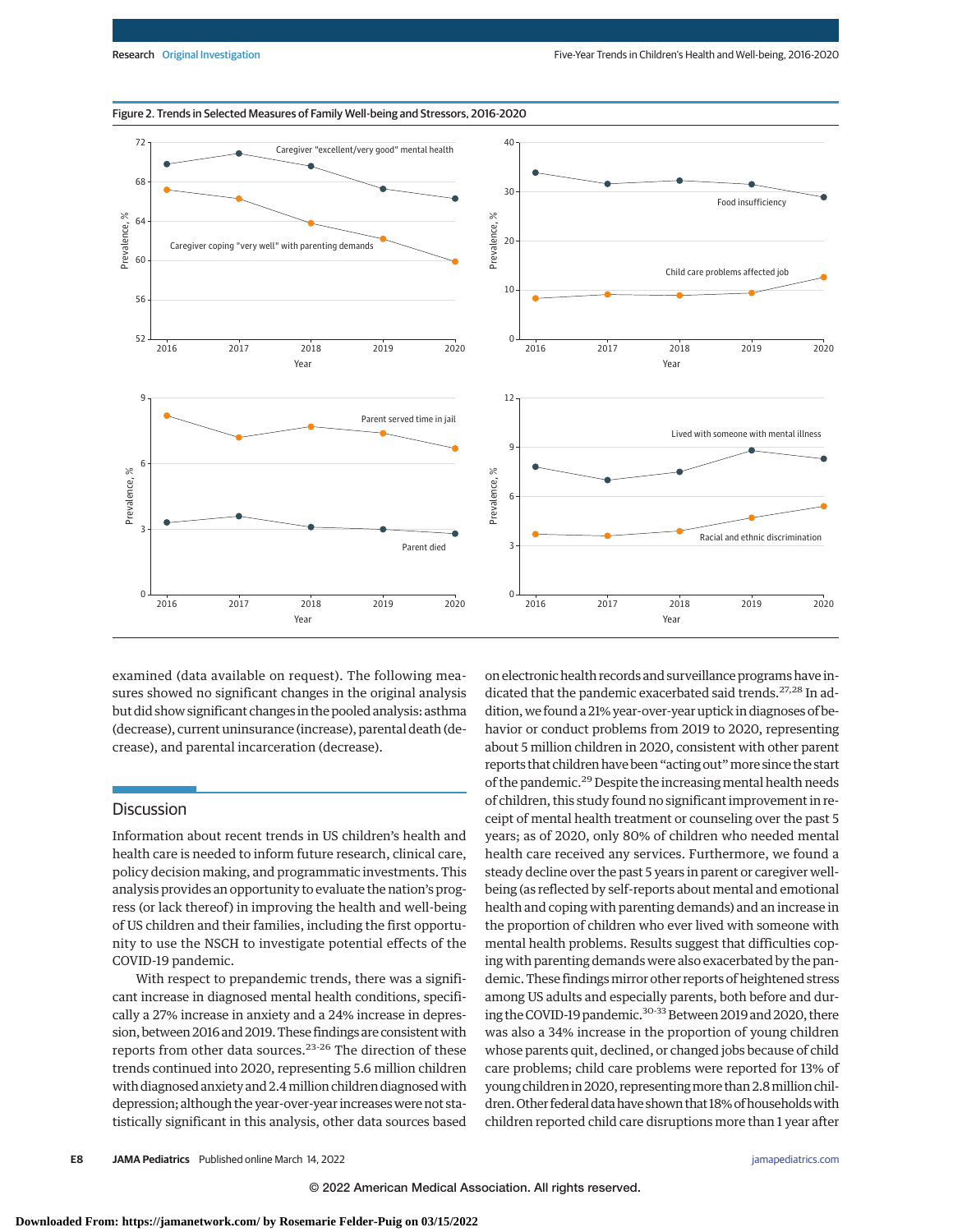the onset of the pandemic; among those households, 1 in 4 adults cut their work hours or took unpaid leave to care for children and 1 in 6 left a job or did not look for a job so they could care for children.14 Taken together, these findings highlight a critical need to support both children and their caregivers to improve families' mental and emotional well-being and to provide child care options that can ensure families' economic well-being.

Study findings also confirm previous reports that children's health care use dropped after the pandemic's onset.<sup>34-37</sup> Specifically, in 2020, there was a 9% year-over-year decrease in preventive medical visits, a 7% decrease in preventive dental visits, and a 32% increase in unmet needs for health care. Although the prevalence of problems paying children's medical bills had been increasing prior to the pandemic, there was a 20% drop in medical hardship from 2019 to 2020, possibly because families were delaying or were unable to access health care services. Other sources indicate that the most common reasons formissed or delayed preventive visits included limited appointment availability, health care locations being closed, and caregiver concerns about visiting health care professionals.15 Efforts are needed to help families make up lost ground with respect to forgone health care during the pandemic.

One positive finding pertaining to health services was the increased proportion of young children receiving developmental screenings, which increased 24% prior to the pandemic, consistent with pediatricians' increased reports of using developmental screening tools between 2002 and 2016.<sup>38</sup> However, we found that the prevalence of developmental screenings in 2019 was only 38%, indicating room for improvement. This study's parent-reported screening prevalence in 2016 (30%) was about half that of pediatrician reports in the same year (63%),<sup>38</sup> suggesting that parents may not recognize that their child received a screening. Pediatricians may also overestimate the extent to which they conduct discussions of screening results with parents.<sup>39</sup>

Despite the many challenges faced by US children and parents or caregivers during the pandemic, results also indicate areas of resilience. For instance, the proportion of children getting adequate sleep remained steady in 2020, and the proportion of young children who were read to every day experienced a 9% uptick (although this was not statistically significant). In addition, household food insufficiency decreased by 8% between 2019 and 2020, and none of the adverse childhood experiences we examined showed a significant worsening after the onset of the pandemic.

#### Limitations

There are several study limitations to consider. First, the data do not allow causal inferences about the effects of the COVID-19 pandemic on children's health and well-being. The 2020 NSCH was fielded several months after the pandemic began (June 2020-January 2021) and some survey items (eg, health care utilization questions) had a 12-month look-back period going as far back as June 2019. As a result, estimates produced from the 2020 NSCH may not fully capture the dynamic effect of the pandemic on children and families. Cautious interpretation of the 2020 estimates is warranted, and additional years of data are needed to determine whether 2020 was truly a turning point for certain trends and how long the indirect effects of the pandemic may last. There may also be nonresponse bias if survey respondents were systematically different from nonresponders. Nonresponse bias analyses are conducted every year for the NSCH to identify potential sources of bias and assess the degree to which survey weight adjustments reduce any identified bias. These analyses have found no strong or consistent evidence of nonresponse bias after survey weights are applied.<sup>40</sup> Overall trends reported here may mask different patterns within subpopulations. Additional analyses are planned to examine the extent to which disparities between sociodemographic groups of interest have changed over the past 5 years.

More work remains to achieve the nation's goals to improve children's health and well-being.<sup>9</sup> The findings of this study can be used to inform programmatic investments and priorities, and support stakeholders in making datainformed decisions. For instance, the Maternal and Child Health Bureau of the Health Resources and Services Administration, the federal agency that sponsors the NSCH, also administers several programs that address some of the significant healthrelated challenges highlighted here. The Pediatric Mental Health Care Access Program expands access to pediatric mental health care by integrating telehealth services into pediatric practices in states, territories, and tribal regions to support primary care clinicians to diagnose, treat, and refer children and youth for mental health conditions. The Maternal, Infant, and Early Childhood Home Visiting Program addresses parental stress and promotes family well-being by supporting people during pregnancy and the early childhood years; health, social service, and child development resources and skill development are offered through regular home visits to address families' wide-ranging needs. The Bright Futures Program disseminates age-specific, evidence-based guidelines for comprehensive well-child visits, including guidelines on developmental screening and surveillance; behavioral, social, and emotional assessment; and screening for maternal postpartum depression. In response to the decline in children's preventive care during the pandemic, the Maternal and Child Health Bureau launched the Promoting Pediatric Primary Prevention (P4) Challenge to accelerate wellchild visits and immunizations in primary care settings through such innovative approaches as text-message reminders, peerto-peer social media campaigns, mobile and pop-up clinics, and integration of primary care services into dental care.

# Conclusions

Study findings point to several areas of concern, including troubling trends that were evident before the pandemic and new challenges that arose in 2020. More analyses are needed to elucidate varying patterns within subpopulations of interest. This study adds to the growing literature pointing to an exacerbation of challenges brought on by the COVID-19 pandemic, highlighting the urgent need to ensure children's access to timely health care services, promote healthy behaviors, and support parents to strengthen family well-being.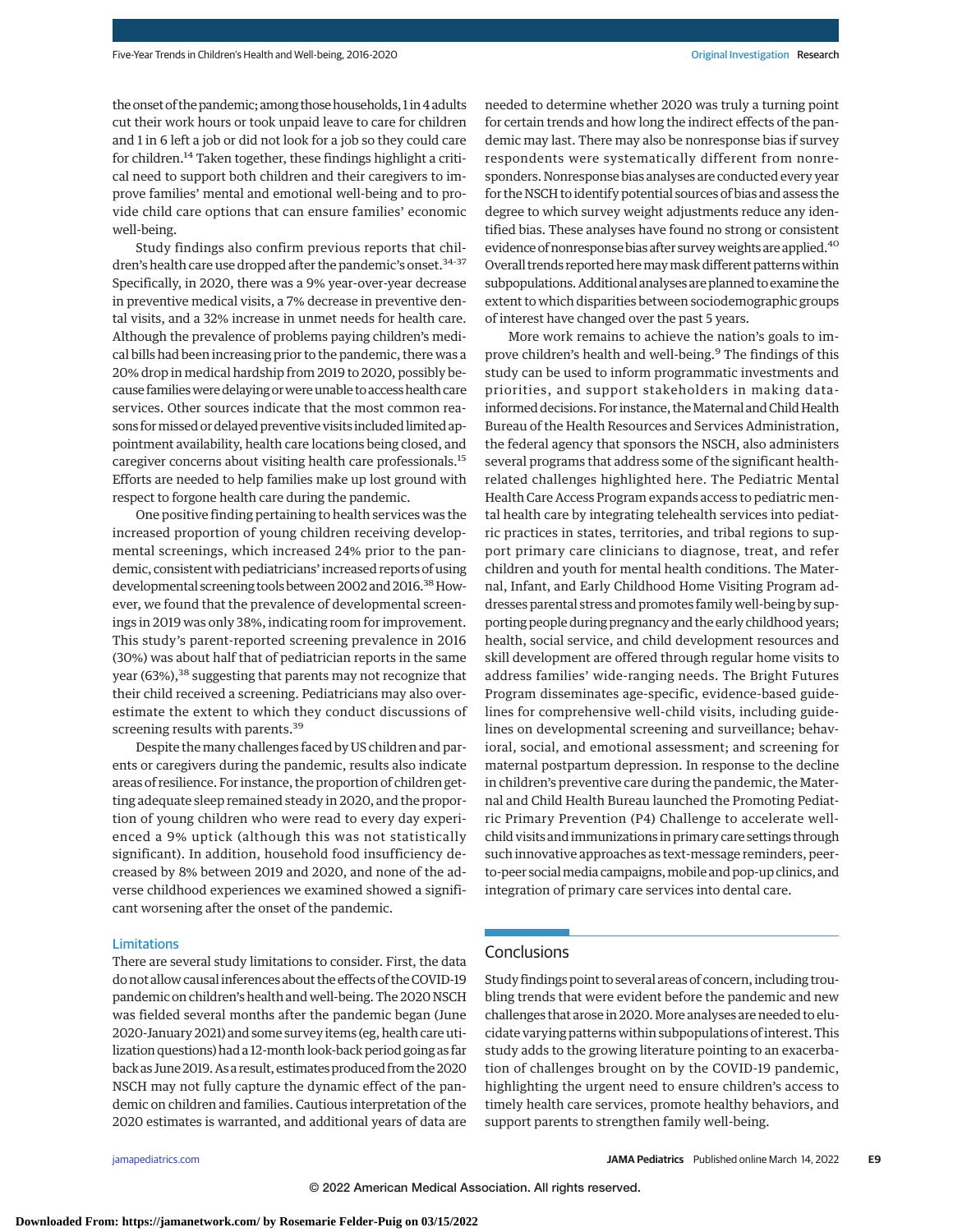#### ARTICLE INFORMATION

**Accepted for Publication:** December 9, 2021.

**Published Online:** March 14, 2022. doi[:10.1001/jamapediatrics.2022.0056](https://jamanetwork.com/journals/jama/fullarticle/10.1001/jamapediatrics.2022.0056?utm_campaign=articlePDF%26utm_medium=articlePDFlink%26utm_source=articlePDF%26utm_content=jamapediatrics.2022.0056)

**Author Contributions**: Dr Lebrun-Harris had full access to all of the data in the study and takes responsibility for the integrity of the data and the accuracy of the data analysis. Concept and design: All authors.

Acquisition, analysis, or interpretation of data: Lebrun-Harris, Kogan.

Drafting of the manuscript: Lebrun-Harris, Ghandour.

Critical revision of the manuscript for important intellectual content: Lebrun-Harris, Kogan, Warren. Statistical analysis: Lebrun-Harris, Ghandour. Administrative, technical, or material support: Warren.

Supervision: Kogan.

**Conflict of Interest Disclosures:** None reported.

**Disclaimer:** The views expressed in this article are those of the authors and do not necessarily reflect the official policies of the US Department of Health and Human Services (HHS) or the Health Resources and Services Administration (HRSA), nor does mention of HHS or HRSA imply endorsement by the US government.

#### **REFERENCES**

**1**. The Annie E. Casey Foundation. Total population by child and adult populations in the United States. Kids Count Data Center. 2020. [https://datacenter.](https://datacenter.kidscount.org/) [kidscount.org/](https://datacenter.kidscount.org/)

**2**. Halfon N, Hochstein M. Life course health development: an integrated framework for developing health, policy, and research. Milbank Q. 2002;80(3):433-479, iii. doi[:10.1111/1468-0009.](https://dx.doi.org/10.1111/1468-0009.00019) [00019](https://dx.doi.org/10.1111/1468-0009.00019)

**3**. Halfon N, Larson K, Lu M, Tullis E, Russ S. Lifecourse health development: past, present and future. Matern Child Health J. 2014;18(2):344-365. doi[:10.1007/s10995-013-1346-2](https://dx.doi.org/10.1007/s10995-013-1346-2)

**4**. Barker DJ. The developmental origins of well-being. Philos Trans R Soc Lond B Biol Sci. 2004; 359(1449):1359-1366. doi[:10.1098/rstb.2004.1518](https://dx.doi.org/10.1098/rstb.2004.1518)

**5**. Health Resources and Services Administration, Maternal and Child Health Bureau. Children with special health care needs: NSCH data brief, July 2020. [https://mchb.hrsa.gov/sites/default/files/](https://mchb.hrsa.gov/sites/default/files/mchb/programs-impact/nsch-cshcn-data-brief.pdf) [mchb/programs-impact/nsch-cshcn-data-brief.pdf](https://mchb.hrsa.gov/sites/default/files/mchb/programs-impact/nsch-cshcn-data-brief.pdf)

**6**. Zablotsky B, Black LI, Maenner MJ, et al. Prevalence and trends of developmental disabilities among children in the United States: 2009-2017. Pediatrics. 2019;144(4):e20190811. doi[:10.1542/peds.](https://dx.doi.org/10.1542/peds.2019-0811) [2019-0811](https://dx.doi.org/10.1542/peds.2019-0811)

**7**. Lange SJ, Kompaniyets L, Freedman DS, et al; DNP3. Longitudinal trends in body mass index before and during the COVID-19 pandemic among persons aged 2-19 years: United States, 2018-2020. MMWR Morb Mortal Wkly Rep. 2021;70(37):1278 -1283. doi[:10.15585/mmwr.mm7037a3](https://dx.doi.org/10.15585/mmwr.mm7037a3)

**8**. Lawrence JM, Divers J, Isom S, et al; SEARCH for Diabetes in Youth Study Group. Trends in prevalence of type 1 and type 2 diabetes in children and adolescents in the US, 2001-2017. JAMA. 2021; 326(8):717-727. doi[:10.1001/jama.2021.11165](https://jamanetwork.com/journals/jama/fullarticle/10.1001/jama.2021.11165?utm_campaign=articlePDF%26utm_medium=articlePDFlink%26utm_source=articlePDF%26utm_content=jamapediatrics.2022.0056)

**9**. Office of Disease Prevention and Health Promotion, US Department of Health and Human Services. Healthy People 2030: Children. Accessed September 24, 2021. [https://health.gov/](https://health.gov/healthypeople/objectives-and-data/browse-objectives/children) [healthypeople/objectives-and-data/browse](https://health.gov/healthypeople/objectives-and-data/browse-objectives/children)[objectives/children](https://health.gov/healthypeople/objectives-and-data/browse-objectives/children)

**10**. American Academy of Pediatrics. Children and COVID-19: state-level data report. Updated September 20, 2021. Accessed September 24, 2021. [https://www.aap.org/en/pages/2019-novel](https://www.aap.org/en/pages/2019-novel-coronavirus-covid-19-infections/children-and-covid-19-state-level-data-report/)[coronavirus-covid-19-infections/children-and](https://www.aap.org/en/pages/2019-novel-coronavirus-covid-19-infections/children-and-covid-19-state-level-data-report/)[covid-19-state-level-data-report/](https://www.aap.org/en/pages/2019-novel-coronavirus-covid-19-infections/children-and-covid-19-state-level-data-report/)

**11**. Deolmi M, Pisani F. Psychological and psychiatric impact of COVID-19 pandemic among children and adolescents. Acta Biomed[. 2020;91\(4\):e2020149.](https://www.ncbi.nlm.nih.gov/pubmed/33525229)

**12**[. Dunton GF, Do B, Wang SD. Early effects of the](https://www.ncbi.nlm.nih.gov/pubmed/33525229) [COVID-19 pandemic on physical activity and](https://www.ncbi.nlm.nih.gov/pubmed/33525229) [sedentary behavior in children living in the U.S.](https://www.ncbi.nlm.nih.gov/pubmed/33525229) BMC Public Health. 2020;20(1):1351. doi[:10.1186/](https://dx.doi.org/10.1186/s12889-020-09429-3) [s12889-020-09429-3](https://dx.doi.org/10.1186/s12889-020-09429-3)

**13**. Patrick SW, Henkhaus LE, Zickafoose JS, et al. Well-being of parents and children during the COVID-19 pandemic: a national survey. Pediatrics. 2020;146(4):e2020016824. doi[:10.1542/peds.2020-](https://dx.doi.org/10.1542/peds.2020-016824) [016824](https://dx.doi.org/10.1542/peds.2020-016824)

**14**. Health Resources and Services Administration, Maternal and Child Health Bureau. Household pulse survey: child care disruptions. Accessed January 11, 2022. [https://mchb.hrsa.gov/sites/default/files/](https://mchb.hrsa.gov/sites/default/files/mchb/programs-impact/mchb-pulse-data-release-childcare.pdf) [mchb/programs-impact/mchb-pulse-data-release](https://mchb.hrsa.gov/sites/default/files/mchb/programs-impact/mchb-pulse-data-release-childcare.pdf)[childcare.pdf](https://mchb.hrsa.gov/sites/default/files/mchb/programs-impact/mchb-pulse-data-release-childcare.pdf)

**15**. Lebrun-Harris LA, Sappenfield OR, Warren MD. Missed and delayed preventive health care visits among US children due to the COVID-19 pandemic. Published online December 30, 2021. doi[:10.1177/00333549211061322](https://dx.doi.org/10.1177/00333549211061322)

**16**. Ghandour RM, Jones JR, Lebrun-Harris LA, et al. The design and implementation of the 2016 National Survey of Children's Health. Matern Child Health J. 2018;22(8):1093-1102. doi[:10.1007/](https://dx.doi.org/10.1007/s10995-018-2526-x) [s10995-018-2526-x](https://dx.doi.org/10.1007/s10995-018-2526-x)

**17**. US Census Bureau. 2019 National Survey of Children's Health: methodology report. Published September 15, 2020. [https://www2.census.gov/](https://www2.census.gov/programs-surveys/nsch/technical-documentation/methodology/2019-NSCH-Methodology-Report.pdf) [programs-surveys/nsch/technical-documentation/](https://www2.census.gov/programs-surveys/nsch/technical-documentation/methodology/2019-NSCH-Methodology-Report.pdf) [methodology/2019-NSCH-Methodology-Report.](https://www2.census.gov/programs-surveys/nsch/technical-documentation/methodology/2019-NSCH-Methodology-Report.pdf) [pdf](https://www2.census.gov/programs-surveys/nsch/technical-documentation/methodology/2019-NSCH-Methodology-Report.pdf)

**18**. US Census Bureau. 2020 National Survey of Children's Health: methodology report. September 30, 2021. [https://www2.census.gov/programs](https://www2.census.gov/programs-surveys/nsch/technical-documentation/methodology/2020-NSCH-Methodology-Report.pdf)[surveys/nsch/technical-documentation/](https://www2.census.gov/programs-surveys/nsch/technical-documentation/methodology/2020-NSCH-Methodology-Report.pdf) [methodology/2020-NSCH-Methodology-Report.](https://www2.census.gov/programs-surveys/nsch/technical-documentation/methodology/2020-NSCH-Methodology-Report.pdf) [pdf](https://www2.census.gov/programs-surveys/nsch/technical-documentation/methodology/2020-NSCH-Methodology-Report.pdf)

**19**. Federal policy for the protection of human subjects (the common rule). 45 CFR §46 (2017).

**20**. Bethell CD, Read D, Stein RE, Blumberg SJ, Wells N, Newacheck PW. Identifying children with special health care needs: development and evaluation of a short screening instrument. Ambul Pediatr. 2002;2(1):38-48. doi[:10.1367/1539-](https://dx.doi.org/10.1367/1539-4409(2002)002%3C0038:icwshc%3E2.0.co;2) [4409\(2002\)002<0038:icwshc>2.0.co;2](https://dx.doi.org/10.1367/1539-4409(2002)002%3C0038:icwshc%3E2.0.co;2)

**21**. Stata statistical software: release 15 [computer program]. StataCorp LLC; 2017.

**22**. US Census Bureau. 2016 National Survey of Children's Health: guide to analysis with multiply imputed data. Published January 2, 2018. [https://](https://www.census.gov/content/dam/Census/programs-surveys/nsch/tech-documentation/methodology/NSCH-Guide-to-Analysis-with-Multiply-Imputed-Data.pdf) [www.census.gov/content/dam/Census/programs-](https://www.census.gov/content/dam/Census/programs-surveys/nsch/tech-documentation/methodology/NSCH-Guide-to-Analysis-with-Multiply-Imputed-Data.pdf)

[surveys/nsch/tech-documentation/methodology/](https://www.census.gov/content/dam/Census/programs-surveys/nsch/tech-documentation/methodology/NSCH-Guide-to-Analysis-with-Multiply-Imputed-Data.pdf) [NSCH-Guide-to-Analysis-with-Multiply-Imputed-](https://www.census.gov/content/dam/Census/programs-surveys/nsch/tech-documentation/methodology/NSCH-Guide-to-Analysis-with-Multiply-Imputed-Data.pdf)[Data.pdf](https://www.census.gov/content/dam/Census/programs-surveys/nsch/tech-documentation/methodology/NSCH-Guide-to-Analysis-with-Multiply-Imputed-Data.pdf)

**23**. Mojtabai R, Olfson M, Han B. National trends in the prevalence and treatment of depression in adolescents and young adults. Pediatrics. 2016;138 (6):e20161878. doi[:10.1542/peds.2016-1878](https://dx.doi.org/10.1542/peds.2016-1878)

**24**. Olfson M, Blanco C, Wang S, Laje G, Correll CU. National trends in the mental health care of children, adolescents, and adults by office-based physicians.JAMA Psychiatry. 2014;71(1):81-90. doi[:10.1001/jamapsychiatry.2013.3074](https://jamanetwork.com/journals/jama/fullarticle/10.1001/jamapsychiatry.2013.3074?utm_campaign=articlePDF%26utm_medium=articlePDFlink%26utm_source=articlePDF%26utm_content=jamapediatrics.2022.0056)

**25**. Olfson M, Druss BG, Marcus SC. Trends in mental health care among children and adolescents. N Engl J Med. 2015;372(21):2029-2038. doi[:10.1056/NEJMsa1413512](https://dx.doi.org/10.1056/NEJMsa1413512)

**26**. Plemmons G, Hall M, Doupnik S, et al. Hospitalization for suicide ideation or attempt: 2008-2015. Pediatrics. 2018;141(6):e20172426. doi[:10.1542/peds.2017-2426](https://dx.doi.org/10.1542/peds.2017-2426)

**27**. Yard E, Radhakrishnan L, Ballesteros MF, et al. Emergency department visits for suspected suicide attempts among persons aged 12-25 years before and during the COVID-19 pandemic: United States, January 2019-May 2021. MMWR Morb Mortal Wkly Rep. 2021;70(24):888-894. doi[:10.15585/mmwr.](https://dx.doi.org/10.15585/mmwr.mm7024e1) [mm7024e1](https://dx.doi.org/10.15585/mmwr.mm7024e1)

**28**. Krass P, Dalton E, Doupnik SK, Esposito J. US pediatric emergency department visits for mental health conditions during the COVID-19 pandemic. JAMA Netw Open. 2021;4(4):e218533. doi[:10.1001/](https://jamanetwork.com/journals/jama/fullarticle/10.1001/jamanetworkopen.2021.8533?utm_campaign=articlePDF%26utm_medium=articlePDFlink%26utm_source=articlePDF%26utm_content=jamapediatrics.2022.0056) [jamanetworkopen.2021.8533](https://jamanetwork.com/journals/jama/fullarticle/10.1001/jamanetworkopen.2021.8533?utm_campaign=articlePDF%26utm_medium=articlePDFlink%26utm_source=articlePDF%26utm_content=jamapediatrics.2022.0056)

**29**. American Psychological Association. Stress in America: stress in the time of COVID-19, volume two. June 2020. [https://www.apa.org/news/press/](https://www.apa.org/news/press/releases/stress/2020/stress-in-america-covid-june.pdf) [releases/stress/2020/stress-in-america-covid](https://www.apa.org/news/press/releases/stress/2020/stress-in-america-covid-june.pdf)[june.pdf](https://www.apa.org/news/press/releases/stress/2020/stress-in-america-covid-june.pdf)

**30**. American Psychological Association. Stress in America: one year later, a new wave of pandemic health concerns. March 11, 2021. [https://www.apa.](https://www.apa.org/news/press/releases/stress/2021/sia-pandemic-report.pdf) [org/news/press/releases/stress/2021/sia](https://www.apa.org/news/press/releases/stress/2021/sia-pandemic-report.pdf)[pandemic-report.pdf](https://www.apa.org/news/press/releases/stress/2021/sia-pandemic-report.pdf)

**31**. American Psychological Association. Stress in America: stress in the time of COVID-19, volume one. May 2020. [https://www.apa.org/news/press/](https://www.apa.org/news/press/releases/stress/2020/stress-in-america-covid.pdf) [releases/stress/2020/stress-in-america-covid.pdf](https://www.apa.org/news/press/releases/stress/2020/stress-in-america-covid.pdf)

**32**. American Psychological Association. Stress in America 2020: a national mental health crisis. October 2020. [https://www.apa.org/news/press/](https://www.apa.org/news/press/releases/stress/2020/sia-mental-health-crisis.pdf) [releases/stress/2020/sia-mental-health-crisis.pdf](https://www.apa.org/news/press/releases/stress/2020/sia-mental-health-crisis.pdf)

**33**. American Psychological Association. Stress in America findings: mind/body health: for a healthy mind and body, talk to a psychologist. Published November 9, 2010. [https://www.apa.org/news/](https://www.apa.org/news/press/releases/stress/2010/national-report.pdf) [press/releases/stress/2010/national-report.pdf](https://www.apa.org/news/press/releases/stress/2010/national-report.pdf)

**34**. Santoli JM, Lindley MC, DeSilva MB, et al. Effects of the COVID-19 pandemic on routine pediatric vaccine ordering and administration: United States, 2020. MMWR Morb Mortal Wkly Rep. 2020;69(19):591-593. doi[:10.15585/mmwr.](https://dx.doi.org/10.15585/mmwr.mm6919e2) [mm6919e2](https://dx.doi.org/10.15585/mmwr.mm6919e2)

**35**. Gonzalez D, Karpman M, Kenney G, Zuckerman S; Urban Institute. Delayed and forgone health care for children during the COVID-19 pandemic. February 16, 2021. Urban Institute. [https://www.](https://www.urban.org/research/publication/delayed-and-forgone-health-care-children-during-covid-19-pandemic) [urban.org/research/publication/delayed-and-](https://www.urban.org/research/publication/delayed-and-forgone-health-care-children-during-covid-19-pandemic)